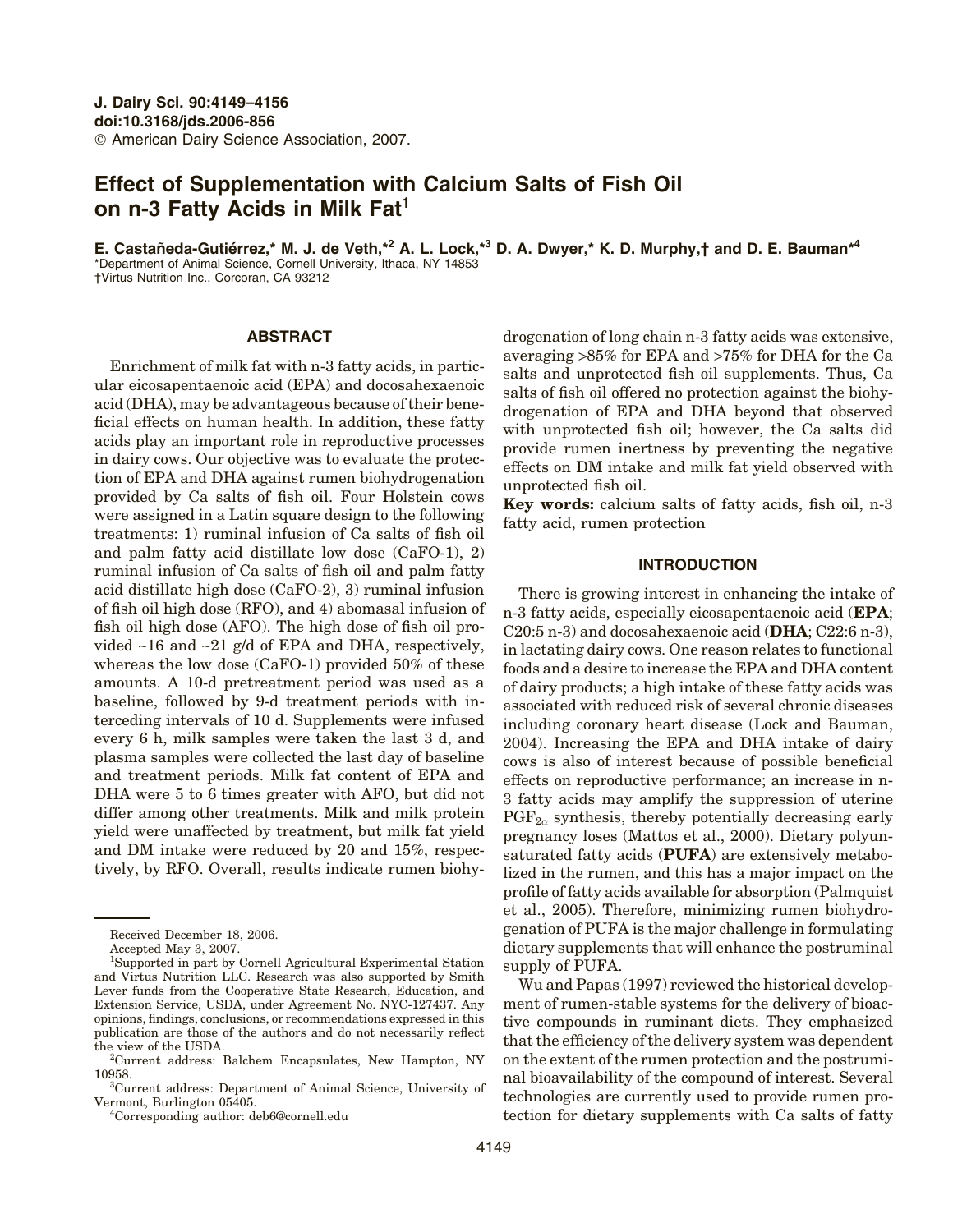acids being most extensively utilized for lipid supplements. Although Ca salts of fatty acids are often referred to as being protected, Palmquist (2006) emphasized that this technology was not developed to protect unsaturated fatty acids against rumen biohydrogenation, but rather to render the fatty acids "ruminally inert with regard to their effects on the microbial population." Although EPA and DHA have not been specifically examined, studies with 18-carbon unsaturated fatty acids indicate the extent of protection by Ca salts will be affected by a number of factors including ruminal pH and degree of unsaturation and chain length of the fatty acids (Wu et al., 1991; Enjalbert et al., 1997).

The objective of the present study was to use Ca salts of fish oil and examine the protection against rumen biohydrogenation offered to EPA and DHA. Our approach to evaluate efficacy of this rumen protection method was to compare the transfer efficiency of EPA and DHA to milk fat observed when the supplement was added to the rumen vs. when it was abomasally infused. This approach was used recently to evaluate rumen protection methods for conjugated linoleic acid isomers (de Veth et al., 2005) and has the advantage that it provides an evaluation that accounts for both rumen protection and postruminal bioavailability.

#### **MATERIALS AND METHODS**

#### *Animals and Experimental Design*

All procedures involving cows were approved by the Cornell University Institutional Animal Care and Use Committee. Four multiparous Holstein cows  $(143 \pm 31)$ DIM) with rumen fistula were assigned to a  $4 \times 4$  Latin square in which treatment supplements were 1) Ca salts of fish oil and palm fatty acid distillate low dose (**CaFO-1**), 2) Ca salts of fish oil and palm fatty acid distillate high dose (**CaFO-2**), 3) ruminal infusion of fish oil high dose (**RFO**), and 4) abomasal infusion of fish oil high dose (**AFO**). The Ca salt formulations and the fish oil were supplied by Virtus Nutrition Inc. (Corcoran, CA). A 10-d period before initiation of the experiment served as the baseline, followed by 9-d treatment periods with a 10-d washout interval between treatments. The amount of fat and fatty acids provided by the treatments is presented in Table 1. The CaFO-2, RFO, and AFO supplements provided similar amounts of EPA (∼16 g/d) and DHA (∼21 g/d), whereas the CaFO-1 supplement provided 50% of these amounts. Total daily dose was divided in 4 equal portions and infused every 6 h directly into the rumen or the abomasum. Abomasal infusion was via 0.5 cm (i.d.) polyvinyl chloride tubing that passed through the rumen fistula.

Cows were housed in individual stalls and fed a TMR diet formulated using the Cornell Net Carbohydrate

|       |  |  |  | <b>Table 1.</b> Total amount of fatty acids provided by the lipid supple- |  |  |
|-------|--|--|--|---------------------------------------------------------------------------|--|--|
| ments |  |  |  |                                                                           |  |  |

| Fatty acid, g/d                          | $CaFO-21$ | Fish oil <sup>2</sup> |
|------------------------------------------|-----------|-----------------------|
| 10:0                                     | 0.1       | < 0.1                 |
| 12:0                                     | 0.5       | 0.1                   |
| 14:0                                     | 10.5      | 9.4                   |
| 14:1                                     | 0.1       | 0.1                   |
| 15:0                                     | 0.9       | 0.7                   |
| 16:0                                     | 90.4      | 22.6                  |
| 16:1                                     | 11.7      | 12.1                  |
| 17:0                                     | $1.2\,$   | 0.7                   |
| 18:0                                     | 11.1      | 4.1                   |
| 18:1 trans-6 to 8                        | 0.1       | 0.1                   |
| $18:1$ trans-9                           | 0.1       | < 0.1                 |
| $18:1$ trans-11                          | 1.8       | 2.2                   |
| $18:1$ trans- $12$                       | < 0.01    | $0.2\,$               |
| $18:1 \; cis - 9$                        | 61.5      | 12.2                  |
| $18:2 \text{ cis } -9, \text{ cis } -12$ | 15.3      | 1.6                   |
| 18:3                                     | 0.8       | 0.3                   |
| 20:0                                     | $3.3\,$   | 3.1                   |
| 20.4                                     | $1.3\,$   | 1.1                   |
| EPA <sup>3</sup>                         | 16.6      | 16.2                  |
| DPA <sup>3</sup>                         | 3.7       | 3.8                   |
| DHA <sup>3</sup>                         | 21.2      | 22.0                  |
| Others                                   | 40.0      | 32.4                  |
| Total                                    | 292       | 145                   |

1 Values are for the Ca salts of fish oil and palm fatty acid distillate high dose (CaFO-2). Values for Ca salts of fish oil and palm fatty acid distillate low dose (CaFO-1) represent one-half of CaFO-2.

<sup>2</sup>Amounts provided by the fish oil supplement given by ruminal or abomasal infusion.

3 EPA = eicosapentaenoic acid, 20:5 all *cis* 5, 8, 11, 14, 17; DPA = docosapentaenoic acid, 22:5 all *cis* 7, 10, 13, 16, 19; DHA = docosahexaenoic acid, 22:6 all *cis* 4, 7, 10, 13, 16, 19.

and Protein System (Fox et al., 2004) to meet or exceed their nutritional requirements. Cows were fed ad libitum allowing 10% refusals with fresh feed offered twice daily and orts recorded daily. Feed samples were taken the last 3 d of each treatment; composites were formed and analyzed by wet chemistry methods for CP, ADF, NDF and ether extract (Table 2; Dairy One Cooperative Inc., Ithaca, NY). Fresh water was available throughout the study.

Cows were milked at 0700 and 1900 h daily, and milk weights recorded; samples from each milking were stored at 4°C with preservative (bronopol tablet; D&F Control System, San Ramon, CA) until analyzed for fat and true protein (Dairy One Cooperative Inc.) as described previously by Bernal-Santos et al. (2003). During the last 3 d of each treatment period, additional aliquots of milk were collected and immediately stored at −20°C until analyzed for fatty acids.

On the last day of each treatment period following the morning milking, blood (10 mL) was obtained via coccigeal venipuncture and collected in vacuum tubes containing sodium heparin (100 U/mL of blood). Plasma was harvested by centrifugation  $(2,800 \times g)$  for 15 min at 4°C) and stored at −20°C until fatty acid analysis.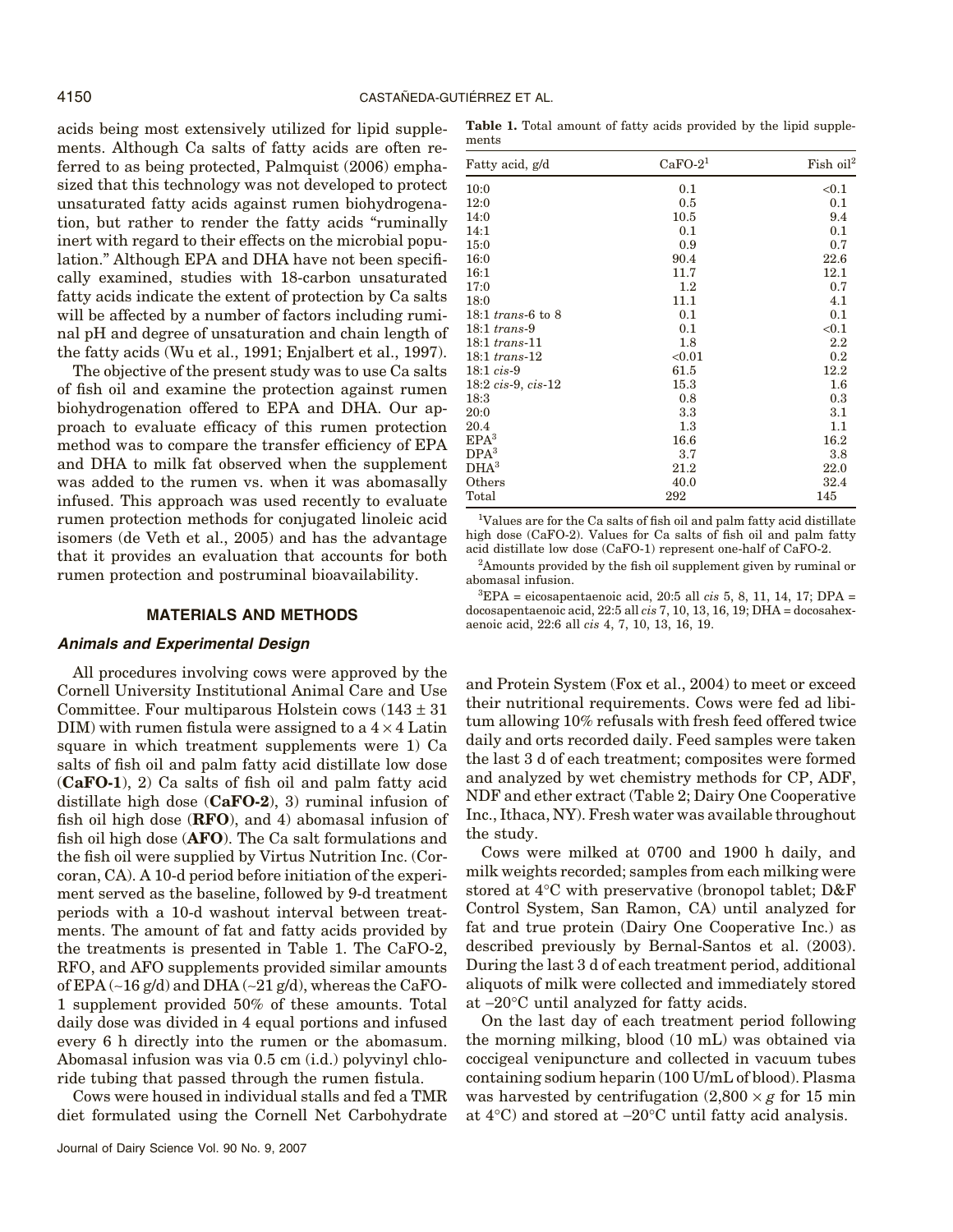**Table 2.** Ingredient and chemical composition of the diet

| Dietary composition             |       |
|---------------------------------|-------|
| Ingredient, $%$ of DM           |       |
| Grass hay                       | 40.80 |
| Cottonseed                      | 7.20  |
| Cracked corn                    | 21.58 |
| Bread meal                      | 4.91  |
| Wheat middlings                 | 6.40  |
| Gluten feed                     | 4.80  |
| Soybean meal (48% CP)           | 6.35  |
| Amino plus <sup>1</sup>         | 4.00  |
| Urea                            | 0.27  |
| <b>Molasses</b>                 | 0.71  |
| Limestone                       | 1.49  |
| Salt                            | 0.40  |
| Selenium                        | 0.05  |
| Trace mineral $mix^2$           | 0.02  |
| Sodium sesquicarbonate          | 0.89  |
| Magnesium oxide                 | 0.11  |
| Vitamin supplement <sup>3</sup> | 0.02  |
| Chemical analysis, % of DM      |       |
| CP                              | 17.43 |
| Available protein               | 16.68 |
| ADF                             | 24.98 |
| NDF                             | 41.93 |
| Ether extract <sup>4</sup>      | 4.88  |
| $NE_{L}$ , Mcal/kg              | 1.60  |

<sup>1</sup>Ag Processing Inc., Omaha, NE.

 $^{2}$ The mix (DM basis) contained: 0.57% Ca, 15.75% sulfur, and 1,360  $\,$ ppm cobalt, 40,800 ppm copper, 2,700 ppm iodine, 10,200 ppm iron, 122,450 ppm manganese, and 122,450 ppm zinc.

3 Vitamin supplement contained 165 IU/g of vitamin A, 30 IU/g of vitamin D, and 750 IU/g of vitamin E.

4 Value does not include treatment supplements.

#### *Fatty Acid Analysis and Transfer Efficiency*

The extraction and methylation of milk fatty acids used the method of Hara and Radin (1978) and transmethylation as described by Bernal-Santos et al. (2003). Plasma fatty acids were extracted (Bligh and Dyer, 1959) and transmethylated according to the method described by Christie (1989). The fish oil used for abomasal and ruminal infusions contained the fatty acids esterified in triglycerides; these fatty acids were extracted and transmethylated as described for milk fat. The Ca salt supplements are formulated using free fatty acids; acid hydrolysis and ether extraction was used for these fatty acids (Dairy One Cooperative Inc.) as described by de Veth et al. (2006), and methylation utilized 1% methanolic sulfuric acid (Christie, 1989).

Fatty acid methyl esters were quantified using a gas chromatograph (Hewlett Packard GCD system HP G1800 A, Avondale, PA) equipped with a CP-Sil 88 capillary column (100 m  $\times$  0.25 mm i.d. with 0.2- $\mu$ m film thickness; Varian Instruments, Walnut Creek, CA). The oven temperature was set at 80°C for 3 min, then increased to 190°C and maintained for 10 min, with a final increase to 225°C held for 22 min. Fatty acid peaks were identified using pure methyl ester standards (NuChek Prep, Elysian, MN). A butter oil reference standard (CRM 164; Commission of the European Community Bureau of References, Brussels, Belgium) was analyzed periodically to control for column performance and as a check for the calculation of recoveries and correction factors for individual fatty acids.

Transfer efficiencies of EPA and DHA were calculated on an individual cow basis by subtracting the mean of the milk fat yield for each fatty acid during the last 3 d of baseline period from the mean during the last 3 d of each treatment period, and then dividing this number by the amount of each specific fatty acid provided by the treatment supplement.

### *Statistical Analysis*

Milk production variables and milk fatty acid composition from last 3 d of treatment and plasma fatty acids from the last day of treatment were used for statistical analysis. Data were analyzed with PROC MIXED of SAS (SAS Institute, 2001); treatment and period were included in the model as fixed effects, and cow was included as a random variable. All data for 1 cow during 1 treatment period (RFO) were removed from the analysis because of clinical signs of mastitis.

# **RESULTS AND DISCUSSION**

Milk yield and milk protein content and yield were not different among treatments. The CaFO-2 provided twice the amount of total fat than the other treatments, and this may explain the modest increase in milk fat yield compared with the CaFO-1 and AFO treatments. In contrast, the RFO treatment caused a reduction in milk fat content, milk fat yield, and DMI as compared with the treatments involving Ca salts of fish oil (Table 3). Decreased DMI was reported when diets were supplemented with unprotected fish oil (Shingfield et al., 2006), but DMI was unaffected when Ca salts of fish oil were fed (Allred et al., 2006). Polyunsaturated fatty acids can cause modifications in the rumen environment and changes in the microbial population that result in decreased fiber digestibility and a reduction in DMI (Doreau and Chilliard, 1997). Fotouhi and Jenkins (1992) proposed that feeding Ca salts of unsaturated fatty acids prevents drastic modifications of the rumen environment because the release of unsaturated fatty acids occurs slowly. As free unsaturated fatty acids are removed from the free fatty acid pool by biohydrogenation, Ca salts of PUFA will further dissociate to maintain the balance between dissociated and undissociated unsaturated fatty acids, thereby conferring rumen inertness as to effects on fiber digestion by this more gradual shift.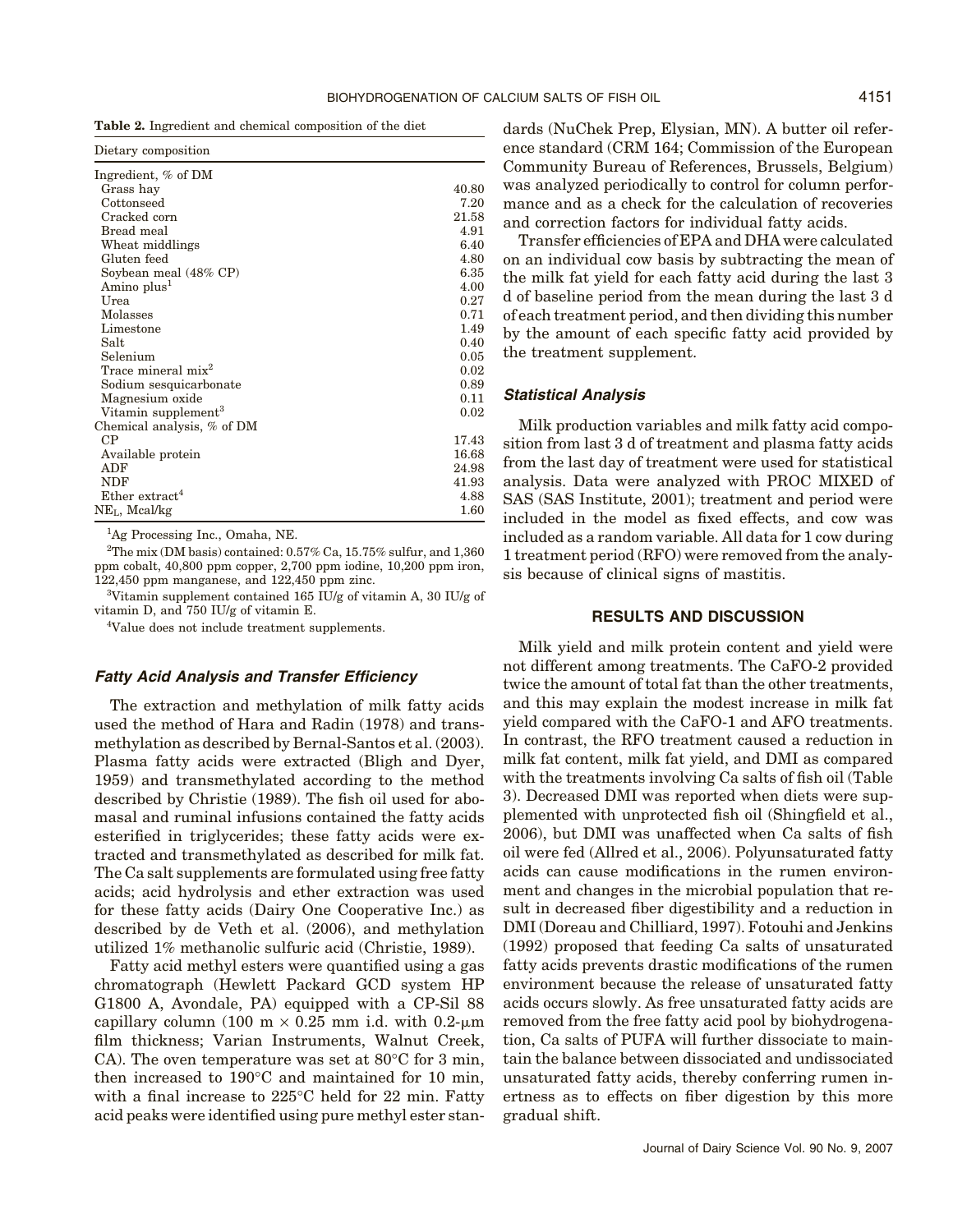|                  |                   | Treatment <sup>2</sup> |                   |                   |            |         |
|------------------|-------------------|------------------------|-------------------|-------------------|------------|---------|
| Variable         | $CaFO-1$          | $CaFO-2$               | <b>RFO</b>        | AFO               | <b>SEM</b> | P-value |
| DMI, kg/d        | 21.9 <sup>a</sup> | $22.1^{\rm a}$         | 18.5 <sup>b</sup> | $21.0^{\rm a}$    | 1.36       | 0.01    |
| Milk yield, kg/d | 23.4              | 26.4                   | 24.4              | 23.0              | 1.96       | 0.22    |
| Milk fat         |                   |                        |                   |                   |            |         |
| $\%$             | 3.76 <sup>a</sup> | 3.61 <sup>a</sup>      | $2.76^{b}$        | 3.56 <sup>a</sup> | 0.13       | 0.002   |
| g/d              | $868^{ab}$        | $948^{\mathrm{a}}$     | $682^{\circ}$     | 813 <sup>b</sup>  | 58         | 0.008   |
| Milk protein     |                   |                        |                   |                   |            |         |
| $\%$             | 3.02              | 2.90                   | 2.68              | 3.01              | 0.16       | 0.16    |
| g/d              | 690               | 758                    | 652               | 690               | 46         | 0.22    |

Table 3. Production variables by treatment<sup>1</sup>

a-cDifferent superscripts represent differences among treatments  $(P < 0.05)$ .

1 Values represent least squares means of last 3 d of treatment.

2 Cows received 1) ruminal infusion of Ca salts of fish oil and palm fatty acid distillate low dose (CaFO-1), 2) ruminal infusion of Ca salts of fish oil and palm fatty acid distillate high dose (CaFO-2), 3) ruminal infusion of fish oil high dose (RFO), and 4) abomasal infusion of fish oil (AFO) high dose. The high dose provided 16.6 and 21.2 g/d of eicosapentaenoic acid and docosahexaenoic acid, respectively, whereas the low dose provided 50% of these amounts.

The milk fatty acid profile during the last 3 d of the treatment period is presented in Table 4. The EPA and DHA were found in very low concentrations in milk fat; during the baseline period, EPA and DHA averaged only 0.04 and 0.02% of milk fatty acids, respectively. All treatments resulted in an increase in the milk fat content of EPA and DHA, and this was especially dramatic for the AFO treatment (an increase of 12 and 30 times baseline, respectively). The CaFO-1, CaFO-2, and RFO treatments were similar in milk fat content of EPA and DHA with concentrations representing about 20 to 25% of AFO. Changes in the milk fatty acid profile were observed for other fatty acids, especially with the RFO treatment where alterations included a marked increase in the proportion of total trans fatty acids and a reduction in stearic and oleic acids. Among *trans*-18:1 fatty acids, the greatest change was observed in vaccenic acid (*trans*-11 18:1; 8 times greater) followed by *trans*-10 18:1 and *trans*-12 18:1. This is in agreement with reports from in vitro studies (Abughazaleh and Jenkins, 2004a,b) and in vivo studies involving unprotected fish oil supplements (Loor et al., 2005; Shingfield et al., 2006). Milk fat content of *cis*-9, *trans*-11 conjugated linoleic acid (**CLA**) was substantially increased with the RFO treatment and was modestly increased by CaFO-2. This was expected because vaccenic acid was increased in the milk fat when cows received the RFO and CaFO-2 treatments and the majority of *cis*-9, *trans*-11 CLA in milk fat is synthesized endogenously from vaccenic acid as reviewed by Bauman and Lock (2006). Increases in *cis*-9, *trans*-11 CLA were reported with dietary supplements of fish oil and calcium salts of fish oil (e.g., Shingfield et al., 2003; Allred et al., 2006).

Treatment effects on the plasma fatty acid profile paralleled those observed for milk fat (Table 5). Abomasal infusion resulted in an increase in plasma concen-

trations of EPA and DHA, and ruminal infusion of fish oil caused an increase in the proportion of *trans*-16:1, *trans*-10 18:1 plus *trans*-11 18:1, and *cis*-9, *trans*-11 CLA, and a substantial decrease in stearic acid.

The increase in *trans* isomers in milk fat and plasma fatty acids, and the reduction in milk fat yield observed with the RFO treatment reflect the modification of rumen microbial population and pathways of biohydrogenation typically caused by dietary supplements high in PUFA. These changes promote the formation and accumulation of unique biohydrogenation intermediates, some of which are potent inhibitors of milk fat synthesis (Bauman and Griinari, 2003). Although there was no reduction in milk fat or decrease in DMI when Ca salts of fish oil were fed, a moderate increase in the proportion of *trans* fatty acid isomers occurred in plasma and milk fat consistent with some dissociation and biohydrogenation of PUFA in the rumen.

Reports on the extent of rumen protection offered by Ca salts of 18-carbon unsaturated fatty acids indicate that ruminal biohydrogenation can be extensive, although there are differences among experiments. The degree of rumen protection conferred by Ca salts is correlated with rumen pH and fatty acids  $pK_d$ , and decreases as the extent of fatty acid unsaturation increases (Sukhija and Palmquist, 1990). Wu et al. (1991) calculated that the biohydrogenation of 18-carbon unsaturated fatty acids averaged 72% for an unprotected fat supplement compared with 56% for Ca salts of fatty acids for a different fat supplement. As the number of double bonds increased, however, the extent of ruminal biohydrogenation increased and the difference between unprotected and Ca-protected unsaturated fatty acids was reduced; for example, biohydrogenation of 18:3 averaged 84% for the unprotected supplement and 80% for the Ca-protected supplement. In a study with dairy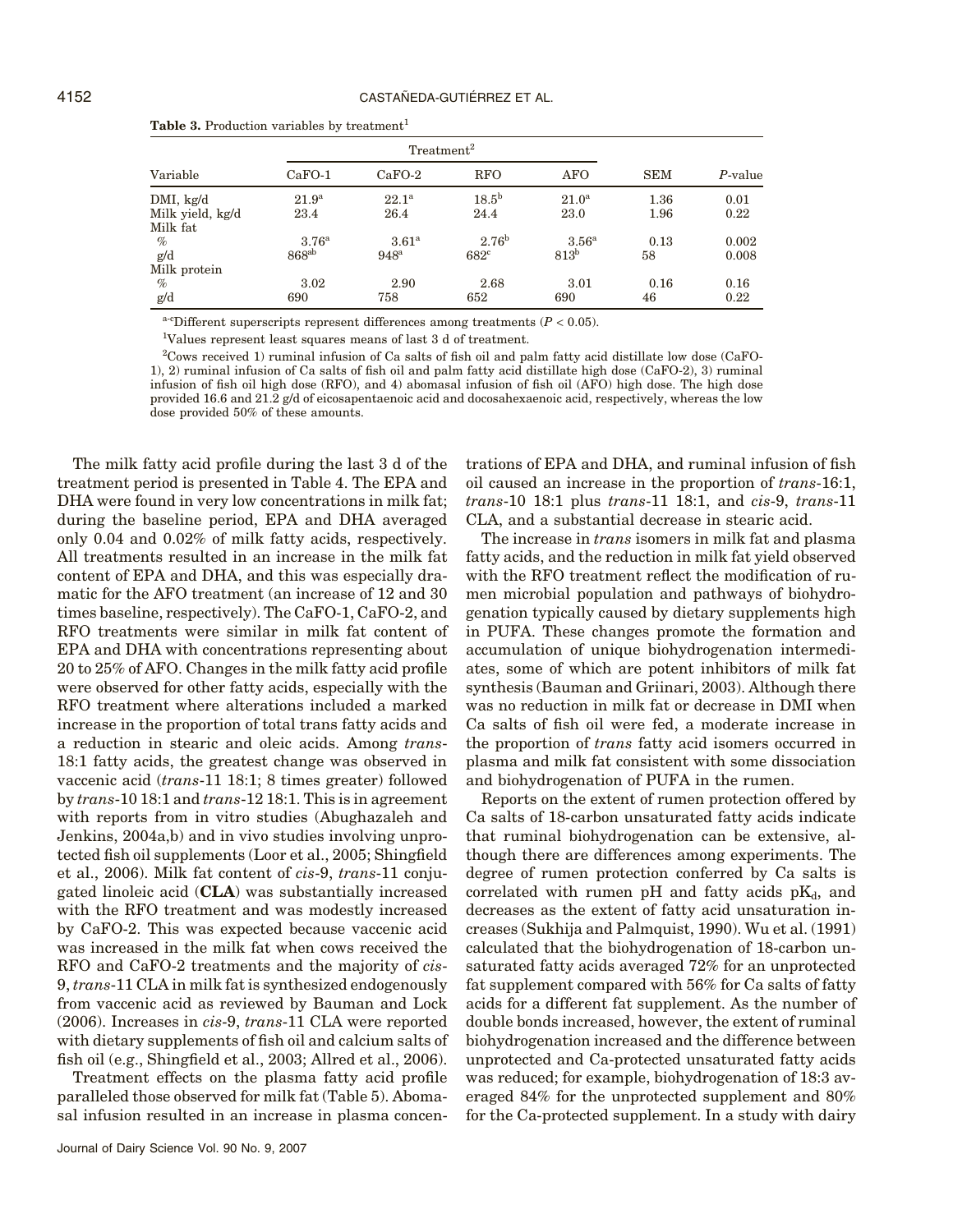|                                      |                    | Treatment <sup>2</sup> |                    |                     |            |            |
|--------------------------------------|--------------------|------------------------|--------------------|---------------------|------------|------------|
| Fatty acid, g/100 g<br>of fatty acid | $CaFO-1$           | $CaFO-2$               | <b>RFO</b>         | <b>AFO</b>          | <b>SEM</b> | $P$ -value |
| 4:0                                  | 4.21               | 4.33                   | 3.83               | 4.10                | 0.23       | 0.22       |
| 6:0                                  | 1.86 <sup>b</sup>  | $1.90^{ab}$            | 1.75 <sup>b</sup>  | 2.05 <sup>a</sup>   | 0.08       | 0.02       |
| 8:0                                  | 0.87 <sup>b</sup>  | 0.89 <sup>b</sup>      | 0.89 <sup>b</sup>  | 1.05 <sup>a</sup>   | 0.04       | 0.01       |
| 10:0                                 | 1.62 <sup>b</sup>  | 1.61 <sup>b</sup>      | 1.87 <sup>ab</sup> | $2.04^{\rm a}$      | 0.10       | 0.03       |
| 12:0                                 | $1.80^{ab}$        | 1.77 <sup>b</sup>      | $2.10^{ab}$        | $2.19^{a}$          | 0.11       | 0.05       |
| 14:0                                 | 7.87               | 7.65                   | 8.42               | 8.54                | 0.42       | 0.08       |
| 14:1 cis-9                           | 0.79               | 0.81                   | 0.69               | 0.70                | 0.08       | 0.41       |
| 15:0                                 | 0.69 <sup>b</sup>  | 0.65 <sup>b</sup>      | 0.87 <sup>a</sup>  | 0.70 <sup>b</sup>   | 0.05       | 0.05       |
| 16:0                                 | $25.92^{\rm a}$    | $25.92^{\rm a}$        | 23.60 <sup>b</sup> | $23.72^{b}$         | 0.90       | 0.02       |
| $16:1$ $cis-9$                       | 1.62               | 1.63                   | 1.56               | 1.80                | 0.09       | 0.30       |
| 17:0                                 | 0.45 <sup>b</sup>  | 0.43 <sup>b</sup>      | 0.50 <sup>a</sup>  | 0.47 <sup>ab</sup>  | 0.02       | 0.03       |
| 18:0                                 | 11.67 <sup>a</sup> | $10.13^{a}$            | 3.10 <sup>b</sup>  | $13.10^a$           | 0.85       | 0.001      |
| 18:1 trans-6 to 8                    | 0.43 <sup>cb</sup> | 0.53 <sup>b</sup>      | 0.78 <sup>a</sup>  | 0.30 <sup>c</sup>   | 0.06       | 0.007      |
| $18:1$ trans-9                       | 0.38 <sup>b</sup>  | 0.48 <sup>b</sup>      | 0.85 <sup>a</sup>  | 0.28 <sup>b</sup>   | 0.07       | 0.005      |
| $18:1$ trans-10                      | 0.57               | 0.67                   | 1.27               | 0.41                | 0.27       | 0.19       |
| $18:1$ trans- $11$                   | $1.54^{\rm b}$     | $2.22^{\rm b}$         | $18.33^{a}$        | 1.28 <sup>b</sup>   | 0.94       | 0.001      |
| $18:1$ trans- $12$                   | $0.64^c$           | $0.84^{b}$             | 2.00 <sup>a</sup>  | $0.42^d$            | 0.04       | < 0.001    |
| $18:1 \; cis - 9$                    | $27.32^{a}$        | $26.40^{\rm a}$        | $9.21^{b}$         | $25.63^{a}$         | 1.18       | < 0.001    |
| 18:2 cis-9, cis-12                   | $2.66^{\rm b}$     | 2.67 <sup>b</sup>      | 2.17 <sup>c</sup>  | $2.95^{\mathrm{a}}$ | 0.18       | 0.002      |
| $18:2$ cis-9, trans-11               | 0.70 <sup>c</sup>  | $1.04^{b}$             | 6.05 <sup>a</sup>  | 0.49 <sup>c</sup>   | 0.11       | < 0.001    |
| 18:3 cis-9, cis-12, cis-15           | 0.36 <sup>b</sup>  | 0.37 <sup>b</sup>      | $0.26^{\circ}$     | 0.51 <sup>a</sup>   | 0.03       | 0.003      |
| 20:0                                 | 0.16 <sup>a</sup>  | 0.17 <sup>a</sup>      | 0.08 <sup>c</sup>  | 0.12 <sup>b</sup>   | 0.01       | < 0.001    |
| $EPA^{3,4}$                          | 0.10 <sup>b</sup>  | 0.11 <sup>b</sup>      | $0.14^{b}$         | $0.55$ <sup>a</sup> | 0.05       | 0.001      |
| DPA <sup>3</sup>                     | $0.12^{b}$         | 0.12 <sup>b</sup>      | 0.21 <sup>b</sup>  | $0.34^{a}$          | 0.03       | 0.007      |
| $DHA^{3,4}$                          | 0.11 <sup>b</sup>  | $0.14^{b}$             | 0.20 <sup>b</sup>  | 0.63 <sup>a</sup>   | 0.06       | 0.002      |
| Others                               | 5.40 <sup>b</sup>  | 6.35 <sup>b</sup>      | 9.33 <sup>a</sup>  | 5.41 <sup>b</sup>   | 0.29       | < 0.001    |
| Summation <sup>5</sup>               |                    |                        |                    |                     |            |            |
| $<$ 16 carbons                       | $19.72^{b}$        | $19.62^{b}$            | $20.47^{ab}$       | $21.37^{a}$         | 0.72       | 0.04       |
| 16 carbons                           | $27.54^{\rm a}$    | $27.55^{\rm a}$        | $25.20^{b}$        | $25.52^{\rm b}$     | 0.97       | 0.04       |
| $>16$ carbons                        | 47.35              | 46.48                  | 44.93              | 47.70               | 1.54       | 0.22       |

**Table 4.** Fatty acid composition of milk  $fat<sup>1</sup>$ 

a-dDifferent superscripts represent differences among treatments ( $P < 0.05$ ).

<sup>1</sup>Values represent least squares means of last 3 d of treatment.

<sup>2</sup>Cows received 1) ruminal infusion of Ca salts of fish oil and palm fatty acid distillate low dose (CaFO-1), 2) ruminal infusion of Ca salts of fish oil and palm fatty acid distillate high dose (CaFO-2), 3) ruminal infusion of fish oil high dose (RFO), and 4) abomasal infusion of fish oil high dose (AFO). The high dose provided 16.6 and 21.2  $g/d$  of EPA and DHA, respectively, whereas the low dose provided half these amounts.  ${}^{3}EPA$  = eicosapentaenoic acid, 20:5 all cis 5, 8, 11, 14, 17; DPA = docosapentaenoic acid, 22:5 all cis 7,

10, 13, 16, 19; DHA = docosahexaenoic acid, 22:6 all cis 4, 7, 10, 13, 16, 19.

<sup>4</sup>Mean for EPA and DHA during baseline period was 0.04 and 0.02  $g/100 g$  of fatty acids, respectively. <sup>5</sup>Summation does not include fatty acids present at trace levels and listed above as others.

cows, Lundy et al. (2004) reported ruminal biohydrogenation of linoleic acid averaged 95% for unprotected soybean oil and 92% for the Ca salts of soybean oil. Harvatine and Allen (2006) supplemented Ca salts of unsaturated fatty acids and used a kinetic approach to estimate the extent of rumen biohydrogenation in lactating cows. They found that protection of the 18carbon PUFA from biohydrogenation was minimal in a commercial source of protected fat (Ca salts of fatty acids). Likewise in sheep, Fotouhi and Jenkins (1992) observed the extent of ruminal biohydrogenation of linoleic acid was 93% for free linoleic acid and 95% for Ca salts of linoleic acid.

There have been no in vivo investigations of the protection against ruminal biohydrogenation provided by Ca salts of longer chain  $PUFA$  (>18-carbons) or Ca salts of fish oil. In addition, the aforementioned studies estimated the extent of biohydrogenation as the difference between the fatty acids originally supplied and the fatty acids recovered in the outflow from the rumen. To more completely evaluate protection, a comparison against unprotected fatty acids in the same lipid supplement is necessary, and ideally the comparison should account for differences in intestinal absorption to ensure that bioavailability was not altered by the protection method (Wu and Papas, 1997). The present study did this by utilizing EPA and DHA secreted into milk fat and comparing values observed with a rumen-protected supplement and during postruminal infusion of an unprotected supplement. No significant increases in EPA and DHA output in milk fat were observed for CaFO-2 compared with CaFO-1 (Table 6). In vitro studies suggest that increasing the dose of EPA and DHA may reduce the rate of ruminal biohydrogenation (Abughazaleh and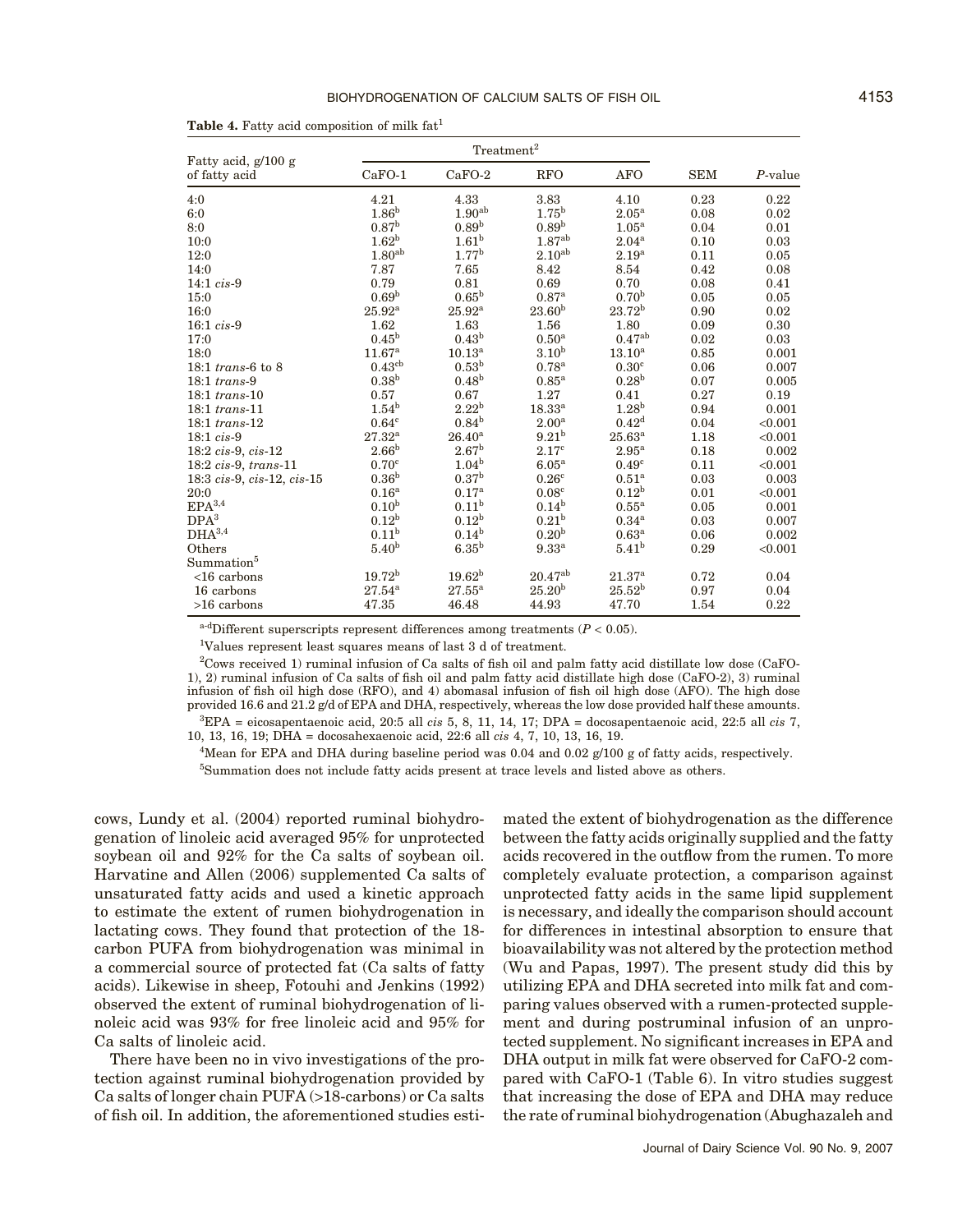|                                      |                     | Treatment <sup>2</sup> |                   |                    |            |         |  |
|--------------------------------------|---------------------|------------------------|-------------------|--------------------|------------|---------|--|
| Fatty acid, g/100 g<br>of fatty acid | $CaFO-1$            | $CaFO-2$               | <b>RFO</b>        | <b>AFO</b>         | <b>SEM</b> | P-value |  |
| 14:0                                 | 0.37                | 0.48                   | 0.41              | 0.35               | 0.06       | 0.49    |  |
| 15:0                                 | 0.34 <sup>b</sup>   | 0.33 <sup>b</sup>      | 0.43 <sup>a</sup> | 0.34 <sup>b</sup>  | 0.01       | 0.009   |  |
| 16:0                                 | $9.66^{ab}$         | 9.96 <sup>a</sup>      | $9.28^{bc}$       | 9.10 <sup>c</sup>  | 0.19       | 0.04    |  |
| $16:1 \; cis - 9$                    | 0.73                | 0.62                   | 0.92              | 0.88               | 0.08       | 0.10    |  |
| $16:1$ trans                         | 0.21 <sup>b</sup>   | $0.25^{\rm b}$         | 0.66 <sup>a</sup> | 0.23 <sup>b</sup>  | 0.04       | < 0.001 |  |
| 17:0                                 | 0.35                | 0.33                   | 0.38              | 0.33               | 0.02       | 0.12    |  |
| 18:0                                 | 14.50 <sup>ab</sup> | $13.02^{\rm b}$        | 6.96 <sup>c</sup> | 15.59 <sup>a</sup> | 0.52       | < 0.001 |  |
| $18:1$ trans-4                       | < 0.01              | 0.22                   | 0.04              | < 0.01             | 0.15       | 0.55    |  |
| 18:1 $trans-6$ to 8                  | 0.10                | 0.18                   | 0.18              | 0.07               | 0.05       | 0.26    |  |
| $18:1$ trans-9                       | 0.13                | 0.28                   | 0.35              | 0.08               | 0.08       | 0.13    |  |
| 18:1 <i>trans</i> -10 to 11          | 0.70 <sup>b</sup>   | 1.23 <sup>b</sup>      | 9.01 <sup>a</sup> | 0.61 <sup>b</sup>  | 0.40       | < 0.001 |  |
| $18:1$ trans- $12$                   | 0.23 <sup>c</sup>   | 0.37 <sup>b</sup>      | 0.67 <sup>a</sup> | 0.18 <sup>c</sup>  | 0.02       | < 0.001 |  |
| $18:1$ trans- $13$                   | $0.54^{\circ}$      | 0.65 <sup>b</sup>      | 0.89 <sup>a</sup> | 0.37 <sup>d</sup>  | 0.04       | < 0.001 |  |
| $18:1 \; cis - 9$                    | 6.52 <sup>a</sup>   | 5.99 <sup>ab</sup>     | $5.19^{bc}$       | 4.20 <sup>c</sup>  | 0.42       | 0.006   |  |
| 18:2 cis-9, cis-12                   | 49.69               | 47.50                  | 44.64             | 44.32              | 2.15       | 0.11    |  |
| $18:2$ cis-9, trans- $11$            | 0.09 <sup>b</sup>   | 0.06 <sup>b</sup>      | $0.19^{a}$        | $0.04^{b}$         | 0.02       | 0.02    |  |
| 18:3 cis-9, cis-12, cis-15           | 3.80                | 3.47                   | 3.26              | 3.41               | 0.20       | 0.27    |  |
| 18:3 cis-6, cis-9, cis-12            | $0.74^{\rm a}$      | $0.54^{\rm b}$         | 0.46 <sup>b</sup> | $0.52^{b}$         | 0.08       | 0.01    |  |
| 20:0                                 | 0.06                | 0.07                   | 0.03              | 0.05               | 0.01       | 0.10    |  |
| $\mathrm{EPA}^{3,4}$                 | $1.85^{\rm b}$      | $2.28^{b}$             | 3.10 <sup>b</sup> | $7.49^{a}$         | 0.76       | 0.003   |  |
| $\mathrm{DPA}^3$                     | 0.59                | 1.72                   | 0.95              | 0.88               | 0.73       | 0.53    |  |
| $\rm{DHA^{3,4}}$                     | 0.58 <sup>b</sup>   | 0.77 <sup>b</sup>      | 0.98 <sup>b</sup> | 1.79 <sup>a</sup>  | 0.21       | 0.003   |  |
| Others                               | 8.14                | 9.47                   | 11.33             | 8.88               | 0.75       | 0.09    |  |
| Total <i>trans</i>                   | 1.69 <sup>b</sup>   | $2.94^{b}$             | $11.15^{\rm a}$   | 1.32 <sup>b</sup>  | 0.55       | < 0.001 |  |

Table 5. Fatty acid composition of plasma<sup>1</sup>

<sup>a-d</sup>Different superscripts represent differences among treatments ( $P < 0.05$ ).

<sup>1</sup>Values represent least squares means of last day of treatment.

 ${}^{2}$ Cows received 1) ruminal infusion of Ca salts of fish oil and palm fatty acid distillate low dose (CaFO-1), 2) ruminal infusion of Ca salts of fish oil and palm fatty acid distillate, high dose (CaFO-2), 3) ruminal infusion of fish oil high dose (RFO), and 4) abomasal infusion of fish oil high dose (AFO). The high dose provided 16.6 and 21.2  $g/d$  of EPA and DHA, respectively, whereas the low dose provided half these amounts.

 ${}^{3}EPA$  = eicosapentaenoic acid, 20:5 all cis 5, 8, 11, 14, 17; DPA = docosapentaenoic acid, 22:5 all cis 7,

10, 13, 16, 19; DHA = docosahexaenoic acid, 22:6 all cis 4, 7, 10, 13, 16, 19.

<sup>4</sup>Mean for EPA and DHA during baseline period was 0.76, and 0.09  $g/100 g$  of fatty acid, respectively.

|  |  | <b>Table 6.</b> Transfer of eicosapentaenoic (EPA) and docosahexaenoic |  |  |  |
|--|--|------------------------------------------------------------------------|--|--|--|
|  |  | (DHA) from fish oil to milk fat                                        |  |  |  |

|                                                        |                                     | Treatment <sup>1</sup>                 |                                        |                                        |              |                |
|--------------------------------------------------------|-------------------------------------|----------------------------------------|----------------------------------------|----------------------------------------|--------------|----------------|
| Variable                                               | CaFO-1                              | $CaFO-2$                               | <b>RFO</b>                             | AFO                                    | SEM          | $P$ -value     |
| Secretion, g/d<br>EPA <sup>2</sup><br>DHA <sup>2</sup> | 0.68 <sup>b</sup><br>$0.78^{\rm b}$ | $0.83^{b}$<br>1.06 <sup>b</sup>        | 0.63 <sup>b</sup><br>$0.95^{b}$        | 3.76 <sup>a</sup><br>4.30 <sup>a</sup> | 0.32<br>0.41 | 0.001<br>0.002 |
| Transfer, 3%<br><b>EPA</b><br><b>DHA</b>               | $4.38^{b}$<br>6.00 <sup>b</sup>     | 3.08 <sup>b</sup><br>4.36 <sup>b</sup> | 1.86 <sup>b</sup><br>3.30 <sup>b</sup> | 21.27 <sup>a</sup><br>$18.90^{\rm a}$  | 2.26<br>2.08 | 0.002<br>0.005 |

a,bDifferent superscripts represent differences among treatments  $(P < 0.05)$ .

 ${}^{1}$ Cows received 1) ruminal infusion of Ca salts of fish oil and palm fatty acid distillate low dose (CaFO-1), 2) ruminal infusion of Ca salts of fish oil and palm fatty acid distillate high dose (CaFO-2), 3) ruminal infusion of fish oil high dose (RFO), and 4) abomasal infusion of fish oil high dose (AFO). The high dose provided 16.6 and 21.2 g/d of EPA and DHA, respectively, whereas the low dose provided half these amounts.

 ${}^{2}EPA = 20:5$  all *cis* 5, 8, 11, 14, 17; DHA = 22:6 all *cis* 4, 7, 10, 13, 16, 19. Mean for EPA and DHA during the baseline period was 0.31, and  $0.14$  g/d, respectively.

 ${}^{3}$ Calculated as [(fatty acid in milk during last 3 d of treatment) – (fatty acid in milk during baseline)] / [amount of fatty acid provided by supplement $] \times 100$ .

Journal of Dairy Science Vol. 90 No. 9, 2007

Jenkins, 2004a). These differences, however, probably reflect the detrimental effects of high doses of PUFA on the rumen microorganisms, and this would be minimized with the use of Ca salts of fatty acids. The 2 doses of Ca salts of fish oil averaged 3.7 and 5.1% transfer of EPA and DHA to milk fat, respectively (Table 6). These values were similar to the 2 and 4% transfer for EPA and DHA observed with dietary supplements of fish oil or ruminal infusion of unprotected fish oil (Jones et al., 2000; Chilliard et al., 2001).

Abomasal infusion of fatty acids is a convenient experimental method to avoid rumen biohydrogenation. Thus, the difference in fatty acid output in milk between abomasal infusion and other treatments can be attributed to metabolism in the rumen, intestinal bioavailability, or both. The transfer of abomasally infused EPA and DHA to milk fatty acids was 21.3 and 18.9%, respectively. These values are similar to those reported by others (Lock and Bauman, 2004). Transfer efficiencies of EPA and DHA are lesser than those observed for 18-carbon unsaturated fatty acids, where transfer in established lactation ranges from 30 to 70% as reviewed by Chilliard et al. (2000). The transfers of EPA and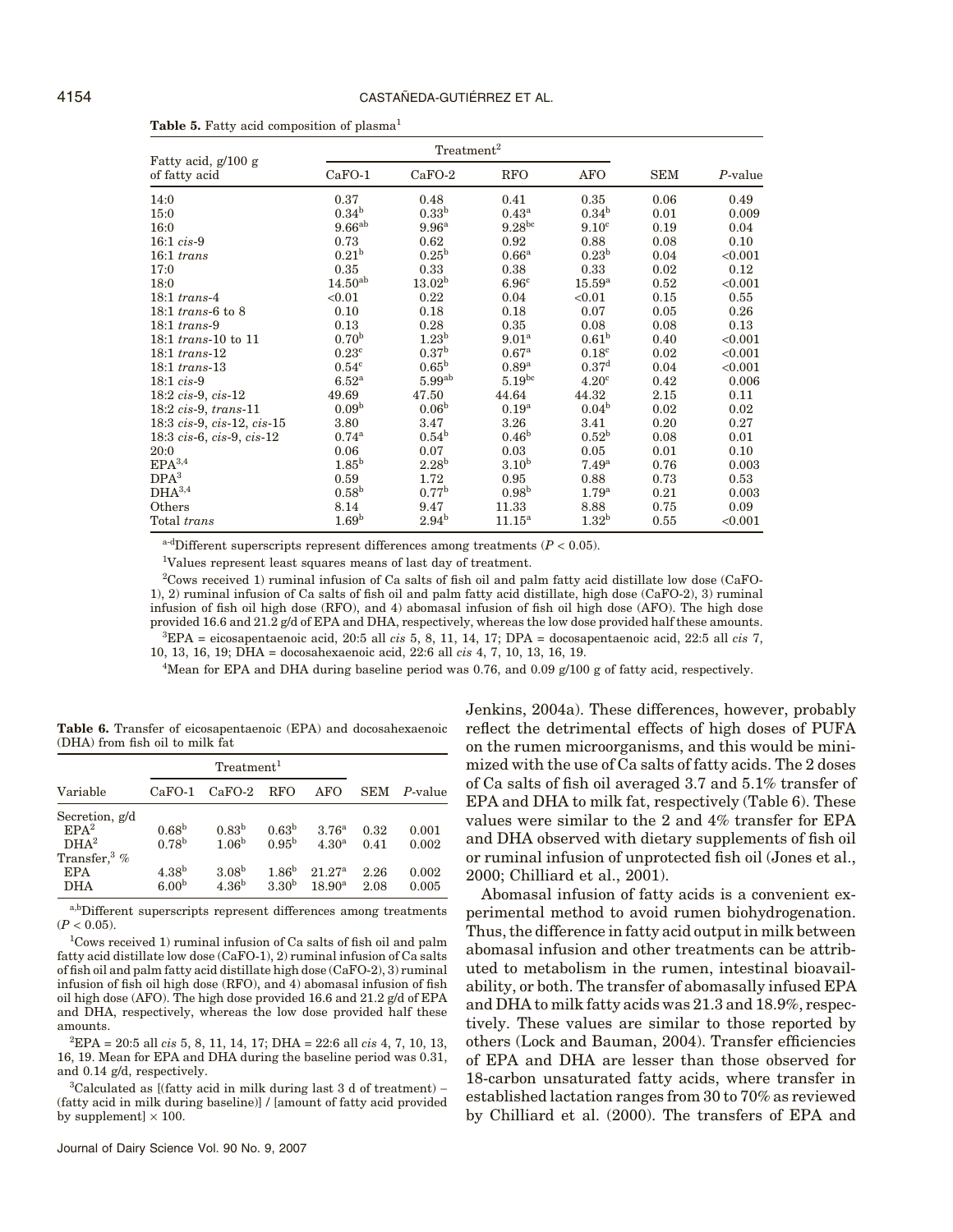

**Figure 1.** Transfer of eicosapentaenoic acid (EPA) and docosahexaenoic acid (DHA) in fish oil supplements to milk fat as compared with abomasal infusion (corresponding to 100% rumen protection). Cows received 1) ruminal infusion of Ca salts of fish oil and palm fatty acid distillate low dose (CaFO-1), 2) ruminal infusion of Ca salts of fish oil and palm fatty acid distillate high dose (CaFO-2), 3) ruminal infusion of fish oil high dose (RFO), and 4) abomasal infusion of fish oil high dose (AFO). The high dose provided 16.6 and 21.2 g/d of EPA and DHA, respectively, whereas the low dose provided 50% of these amounts.

DHA to milk fat for the Ca salts of fish oil and the rumen infused fish oil treatments are compared relative to abomasal infusion in Figure 1. With the same dose of EPA and DHA supplemented as a Ca salt (CaFO-2), transfer to milk was only 14 and 23%, respectively, of that observed with abomasal infusion. Likewise, transfer efficiency with the ruminal infusion of fish oil was 9% for EPA and 17% for DHA. Thus, the rumen biohydrogenation of EPA and DHA was extensive for the Ca salts and the unprotected fish oil supplements, and the Ca salts of fish oil fatty acids provided no protection of EPA and DHA from rumen biohydrogenation beyond that seen with the unprotected fish oil supplement.

#### **CONCLUSIONS**

Supplementation with unprotected fish oil resulted in decreased DMI and a reduction in milk fat yield. These effects were not observed with Ca salts, indicating that this method offers protection from the adverse effects of unsaturated fatty acids on rumen digestion. The benefits of Ca salts, however, did not extend to protection of EPA and DHA from rumen biohydrogenation. Abomasal infusion of fish oil resulted in a considerable increase in the proportion of EPA and DHA in plasma and milk, but there was no difference in secretion of these fatty acids among other treatments indicating a similar degree of biohydrogenation for EPA and DHA in unprotected fish oil and Ca salts of fish oil. The changes observed in the milk fatty acid profile with RFO were indicative of alterations in rumen pathways of biohydrogenation and correspond to those reported by others in situations of diet-induced milk fat depression. Overall, results demonstrate that Ca salts of fish oil provided rumen inertness with regard to adverse effects on DMI and milk fat yield, but provided no protection against biohydrogenation of EPA and DHA in the rumen. Thus, with Ca salts or unprotected fish oil supplements, the postruminal supply of EPA and DHA is a function of the limited proportion of these fatty acids that escapes rumen biohydrogenation.

# **ACKNOWLEDGMENTS**

The authors would like to acknowledge the collaboration of Dan Luchini (Adisseo USA Inc., Alpharetta, GA) in implementing the study. The assistance of the following students and staff at Cornell University is appreciated: Kevin Harvatine, James Perfield, Antonio García, Warren Waybright, Stephen Tucker, William English, and Gladys Birdsall.

#### **REFERENCES**

- Abughazaleh, A. A., and T. C. Jenkins. 2004a. Disappearance of docosahexaenoic and eicosapentaenoic acids from cultures of mixed ruminal microorganisms. J. Dairy Sci. 87:645–651.
- Abughazaleh, A. A., and T. C. Jenkins. 2004b. Short communication: Docosahexaenoic acid promotes vaccenic acid accumulation in mixed ruminal cultures when incubated with linoleic acid. J. Dairy Sci. 87:1047–1050.
- Allred, S. L., T. R. Dhiman, C. P. Brennand, R. C. Khanal, D. J. McMahon, and N. D. Luchini. 2006. Milk and cheese from cows fed calcium salts of palm and fish oil alone or in combination with soybean products. J. Dairy Sci. 89:234–248.
- Bauman, D. E., and J. M. Griinari. 2003. Nutritional regulation of milk fat synthesis. Annu. Rev. Nutr. 23:203–227.
- Bauman, D. E., and A. L. Lock. 2006. Conjugated linoleic acid: Biosynthesis and nutritional significance. Pages 93–135 in Advanced Dairy Chemistry Vol. 2: Lipids. P. F. Fox and P. L. H. McSweeney, ed. Springer, New York, NY.
- Bernal-Santos, G., J. W. Perfield, D. M. Barbano, D. E. Bauman, and T. R. Overton. 2003. Production responses of dairy cows to dietary supplementation with conjugated linoleic acid (CLA) during the transition period and early lactation. J. Dairy Sci. 86:3218–3228.
- Bligh, E. G., and W. J. Dyer. 1959. A rapid method of total lipid extraction and purification. Can. J. Biochem. Physiol. 37:911–917.
- Chilliard, Y., A. Ferlay, and M. Doreau. 2001. Effect of different types of forages, animal fat or marine oils in cow's diet on milk fat secretion and composition, especially conjugated linoleic acid (CLA) and polyunsaturated fatty acids. Livest. Prod. Sci. 70:31–48.
- Chilliard, Y., A. Ferlay, R. M. Mansbridge, and M. Doreau. 2000. Ruminant milk fat plasticity: Nutritional control of saturated, polyunsaturated, *trans* and conjugated fatty acids. Ann. Zootech. 49:181–205.
- Christie, W. W. 1989. Gas Chromatography and Lipids: A Practical Guide. The Oily Press, Ayr, UK.
- de Veth, M. J., E. Castañeda-Gutiérrez, D. A. Dwyer, A. M. Pfeiffer, D. E. Putman, and D. E. Bauman. 2006. Response to conjugated linoleic acid in dairy cows differing in energy and protein status. J. Dairy Sci. 89:4620–4631.
- de Veth, M. J., S. K. Gulati, N. D. Luchini, and D. E. Bauman. 2005. Comparison of calcium salts and formaldehyde-protected conjugated linoleic acid in inducing milk fat depression. J. Dairy Sci. 88:1685–1693.
- Doreau, M., and Y. Chilliard. 1997. Effects of ruminal or postruminal fish oil supplementation on intake and digestion in dairy cows. Reprod. Nutr. Dev. 37:113–124.